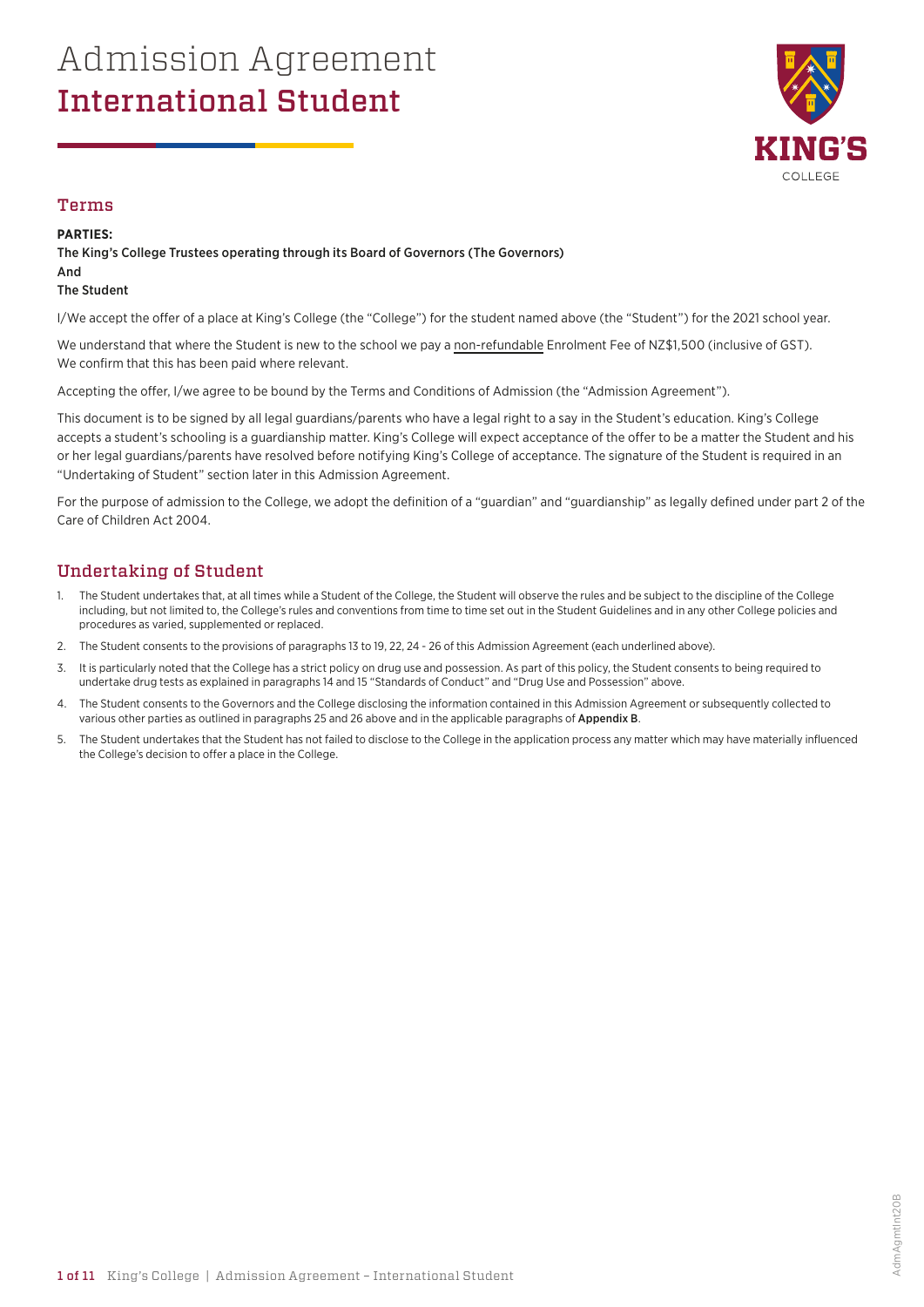## Terms and Conditions of Admission

The signature of the Student is required in the 'Undertaking of Student' section at the end of this Admission Agreement. This Agreement may be executed in one or more counterparts, each of which when so executed and all of which together shall constitute one and the same Agreement. Delivery of executed counterparts may be delivered by email, post or facsimile transmission. For ease of reference, the clauses in the Undertaking that the Student must also agree to, are underlined in the headings below.

- 1. Payment of fees: Legal Guardians/Parents are liable to the Governors and the College for all tuition fees, boarding fees (where applicable), and incidentals. Tuition and (where applicable) boarding fees are annual fees (whether paid in one sum or by instalments). The amounts of these fees shall be as advised by the Governors or the College from time to time.
- 2. Incidentals Account: Until advised in writing to the contrary, the College, in its discretion, is authorised to permit the Student to operate a credit sales account. This account may be utilised by the Student to make purchases at the Uniform Shop and the IT Centre. Unless the Legal Guardians/Parents agree otherwise in writing, the daily credit limit of such account shall be the general credit limit applying from time to time for such accounts within the College. An amount of \$5,000 is payable annually to cover "all incidentals" charged to the Student's Incidentals Account (the 'Incidentals Deposit'). The College will deduct incidentals incurred from this deposit. Once charges have exceeded this deposit, the Legal Guardians/Parents are liable to the Governors and the College to pay any outstanding balance in the incidentals account for the Student, in accordance with clause 3.
- 3. Payment of other amounts: All other amounts due (such as sums over the annual \$5,000 Incidentals Deposit) must be paid to the College no later than the 21st of the month following an invoice.
- 4. Direct Debit: If requested by the College, Legal Guardians/Parents must immediately provide to the College a direct debit authority in respect of all payments to be made by them under this Admission Agreement.
- 5. Overdue amounts: All expenses incurred by the Governors or the College in collecting any overdue amounts (including disbursements, incidentals, legal costs on a solicitor/client basis) will be met by the Legal Guardians/ Parents and interest on such amounts will be payable at a rate of 2% from the date such expenses (with interest) are incurred to the date of payment.
- 6. Review of fees and other charges: The College has the right from time to time, by two months' notice in writing to the Legal Guardians/Parents, to vary the fees and other charges payable by the Legal Guardians/Parents under this Admission Agreement.
- 7. Fees non-refundable: Tuition fees and boarding fees are all nonrefundable, once paid, subject to the provisions outlined below and the conditions set out in Appendix A and the College's Refund Policy (as amended from time to time):
	- (a) In order to be eligible for a refund the Legal Guardians/Parent must apply in writing to the College, setting out the special circumstances of the claim.
	- (b) No refund will be made where an International Student withdraws from the College in the second half of the course. In the case of a full year International Student, the second half of the course commences on the first day of term after two terms have been completed.
	- (c) No refund will be made where the Governors of the College require the complete withdrawal of the Student or stand down or removal from Boarding at College or expel the Student.
	- (d) No refund will be made where the Student acquires Permanent Residency or another Domestic Student Visa after the Student is enrolled at King's College. In this circumstance, no refund will be given for the funds paid for that academic year. Invoicing for the following year (should the Student return to King's College) will be at the Domestic Student fees.
	- (e) The Governors and the College are under no obligation to provide an abatement or refund of fees in respect of any time during which the Student may not be in attendance at the College, whether due to withdrawal, stand down, expulsion, leave of absence, illness, study leave, shortened term length, or any other reason.
- Boarders: The College shall have absolute discretion to determine whether a Student may board, or continue to board, at the College. Where a Student is currently boarding at the College and the Headmaster determines that the Student should not continue to board at the College, annual boarding fees paid in respect of that Student will be refunded by the College on a pro-rated basis.

### Withdrawal

- 9. By Legal Guardians/Parents: Prior written notice of at least one full term must be given to the College by the Legal Guardians/Parents of the intended withdrawal of the Student from the College. Where notice of withdrawal is given:
	- (a) all fees and incidentals shall continue to be payable up to the date of withdrawal or the expiry date of the required notice period (whichever is later).
	- (b) that is not strictly in accordance with this Admission Agreement, the Governors or the College have the right to charge the Legal Guardians/Parents an amount equivalent to one-quarter of the annual tuition and, if applicable boarding fees, in lieu of notice for the period after the date of withdrawal.
- 10. By Legal Guardians/Parents before commencement: If the Student does not commence attendance at the College at the beginning of the term referred to in the offer of place, then:
	- (a) if the Legal Guardians/Parents have not given the College at least one full term's prior written notice that the Student will not commence attendance at the College at the relevant time, then the Governors or the College have the right to charge the Legal Guardians/Parents an amount equivalent to one-quarter of the annual tuition and, if applicable, boarding fees, in lieu of the required notice; and
	- (b) the Student will no longer be able to commence attendance at the College at any time unless the Governors or the College agree otherwise in writing.

Where amounts are payable in lieu of notice, these amounts are payable by way of liquidated damages as a genuine pre-estimate of the Governors' loss.

- 11. By College: The Governors may require the complete withdrawal of the Student in accordance with this Admission Agreement (including under paragraphs12, 14 – 16). The Governors have the right to require complete withdrawal or expel the Student where there is a breach of this Admission Agreement based on the contractual relationship between the parties (which, for the avoidance of doubt falls outside the Education Act 1989). The Student and Legal Guardians/Parents agree that any required withdrawal or expulsion will be conducted in accordance with the College's disciplinary policy and procedure (as may be amended from time to time at the College's sole and absolute discretion). A copy of the Disciplinary Policy and Procedure is attached as Appendix C to this Agreement. As part of the disciplinary process, the Student and Legal Guardians/Parents of the Student will have the right to provide their response to the proposed withdrawal or expulsion, which will be considered before any decision is made by the College and its Governors.
- 12. Of Offer by the College: The College may withdraw an offer of a place for a Student, prior to the Student commencing studies with the College, in circumstances where the Student and/or Legal Guardians/Parents have failed to disclose a material matter, that would if disclosed appropriately, have likely resulted in the College refraining from offering the Student a place. It will be in the College's sole discretion whether, depending on the circumstances, it refunds any fees paid in advance for admission.

## Expectations and Obligations of Student Conduct; Rights of College

- 13. Attendance: Regular and punctual attendance by the Student is required by the College, including on specified weekend days and specified public holidays. Absences must be advised by a Legal Guardian/Parent/ Residential Caregiver by telephone or through the College's intranet on or before the day of absence. Leave of absence from the College during term time must be applied for in writing and in advance. Decisions as to whether or not a leave of absence is granted shall be at the Housemaster's or Deputy Head's absolute discretion.
- 14. Standard of Conduct: Whether on the College grounds or not, the Student shall at all times be subject to the expectations, rules and discipline of the College. The Governors and the College have the right to require the complete withdrawal of the Student or to stand down or remove from Boarding or expel the Student or determine some other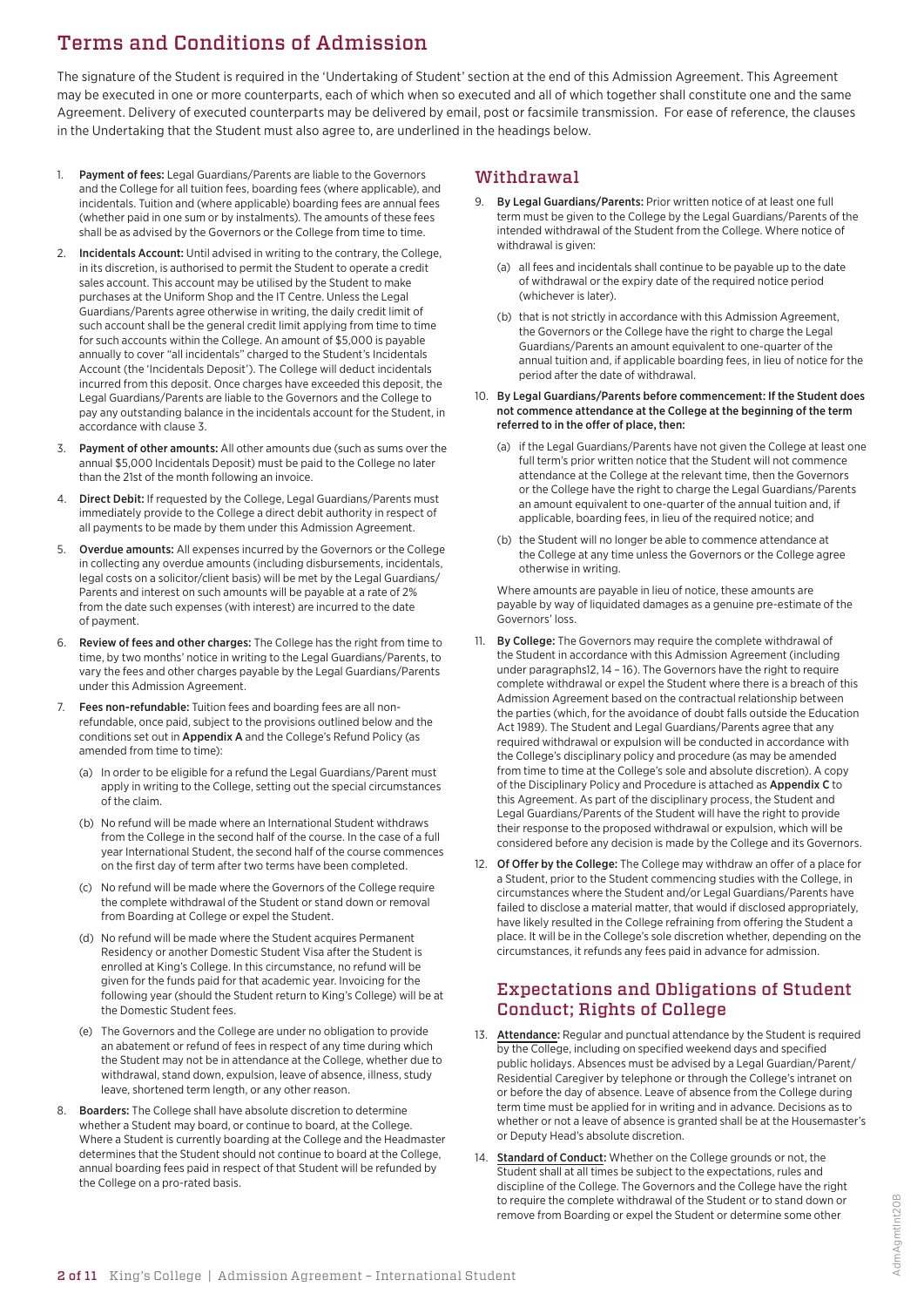form of discipline and restriction on the Student for any act or omission that is in breach of the expectations and/or rules of the College (including its rules around the use or possession of drugs) and/or for any action or omission by the Student which may, in the opinion of the Governors or the College, bring or have the potential to bring the College into disrepute, or for any other cause which, in the opinion of the Governors or the College, is reasonable cause. Actions bringing, or potentially bringing, the College into disrepute could include actions taken by Students outside or beyond the school grounds or school activities but which influence perception about the College, such as and not limited to online activity or activities undertaken outside school but in uniform. In particular, but not by way of limitation, the Student shall be subject to the College's rules and conventions from time to time as set out in the Student Guidelines and in College policies or procedures as varied, supplemented or replaced.

- 15. Alcohol, Drug Use and Possession: The College has a strict policy on drug use and possession and both Legal Guardians/Parents and the Student must be familiar with this policy. In accordance with the policy, Students must not be under the influence of, use, possess or supply drugs or alcohol or tobacco at any time while on College grounds or while taking part in any field trip or co-curricular activity organised by the College or while representing the College in any activity or in any circumstance in which the Student could reasonably be identified as a student of the College, including at College social events. Students may be required to undertake drug tests where the College either has grounds to suspect drug use or possession, or arranges random drug testing as part of a rehabilitation process. The Legal Guardians/Parents and the Student agree to the College having the right to submit the Student to a random drug test, to ensure the health and safety of the Student and those within the College.
- 16. Suspected offences against New Zealand law: Where the College suspects that there may have been offending against New Zealand law involving the Student (whether as a potential offender, victim or otherwise), the College may, at its discretion, notify the Police and allow the Police to access the College and to interview the Student (with or without prior notification to the Student or Legal Guardians/Parents). The Governors and the College each have the right to require the immediate complete withdrawal of the Student or to stand down the Student – even if the Student is under ongoing investigation by the Police, or the Student is the subject of an unresolved charge, or the Student has been found not guilty, acquitted or discharged without conviction.
- 17. Policies and procedures: The College has and will continue to develop policies and procedures on various matters. The Student must know the College's policies and procedures and observe them strictly at all times. The College may introduce new policies and procedures, revoke or amend all or any of the policies or procedures at its discretion.

## Religious Instruction and EOTC

- 18. Religious instruction: Attendance at Chapel and participation in religious tuition and observance is compulsory.
- 19. Outdoor Education activities: Education Outside The Classroom (EOTC) is the name given to all events/activities that occur outside the classroom, both on and off the school site. EOTC includes, but is not limited to, field trips, cultural trips and sports trips that occur in school time and/or finish after school finishes. Participation in the College's outdoor education activities (including attendance at the Ahuroa Outdoor Education Centre) is compulsory (unless there is a recognised physical impediment for the Student that could make certain physical activity impossible, in which case the College shall explore alternatives for the Student).

By signing this Admission Agreement, you give your consent for the Student to participate in all low risk EOTC activities both on and off the school site and including those that finish outside of school hours. Separate consent will be sought by the College for higher risk environments or off-site overnight events.

## Memberships

- 20. Lifetime Membership of KCOCA: To facilitate the Student becoming a lifetime member of the King's College Old Collegians' Association (Inc), a KCOCA Lifetime Membership fee will be deducted from the Incidentals Deposit at the same time as payment of the Enrolment fee.
- 21. Annual Membership of Friends' Association: To facilitate family membership of the Association of the Friends of King's College the annual membership subscription applying at the time will be charged to the Student's account in Term 1 and deducted from the Incidentals Deposit. Where more than one Student from a family attends the College at any one time, only the youngest student's account will be charged.

## Obligations and Liability

- 22. Disclaimer of Liability: The Governors and the College accept no responsibility for any personal injury suffered by the Student or the loss of or damage to personal property of the Student or Legal Guardians/ Parents while the Student is at or in the care of the College. The Legal Guardians/Parents authorise the Headmaster or any other staff member of the College or other person who at the relevant time is responsible for the care of the Student to act in loco parentis in respect of the Student in cases of accident or emergency.
- 23. Joint and Several Liability: The agreements made, the obligations incurred and any authorities to be given by the Legal Guardians/Parents under this Admission Agreement are made and incurred and will be given jointly and severally, and are contractually binding.

## Privacy

- 24. Access to and correction of information: Pursuant to the Privacy Act, the Legal Guardians/Parents and the Student have the right to access and correct the information contained in this Admission Agreement. The Legal Guardians/Parents shall notify the College of any change in the information contained in this Admission Agreement as soon as is reasonably practical.
- 25. Use and disclosure of information: The Legal Guardians/Parents and the Student acknowledge that the information contained in this Admission Agreement and such updated information and other personal information collected from time to time by the College is collected for the purpose of:
	- (a) providing for the educational and general advancement of the Student;
	- (b) the administration of the College:
	- (c) College publications;
	- (d) the maintenance of the College's records of past, present and future students;
	- (e) communication with the Legal Guardians/Parents of Students; and
	- (f) incident reporting and the sharing of information to improve the health and safety and wellbeing of all on campus.

Such information may be used by the Governors and the College and its various associated bodies including, but not by way of limitation, the King's College Old Collegians' Association (Inc), the King's College Foundation (Inc), the King's College Rowing Club (Inc) and the Association of the Friends of King's College (Inc) ("the associated organisations"). The Legal Guardians/Parents and the Student authorise the College to disclose any such information to the associated organisations on the basis that such organisations hold the information and use the information only for the purposes of activities which the particular organisation customarily undertakes from time to time.

#### Authorisations

- 26. Particular authorisations: Without limiting paragraph 25 above, the Legal Guardians/Parents and the Student authorise:
	- (a) display or publication of the Student's work and/or photographic image in College publications (including any newsletter, prospectus, magazine, yearbook, open day display, website, school brochure, social media initiatives, etc);
	- (b) the College and any person or organisation authorised by the College to take any photographic or video image of the Student while the Student is participating in or attending a College activity, and the use or publication of any such image for a purpose authorised by the College;
	- (c) all information from time to time held by the Governors and/or the College and information concerning the academic, sporting or cultural performance of the Student to be released to parties within and outside the College at the discretion of the Governors or the College in any situation where the education, advancement, health, welfare or safety of the Student is concerned; and
	- (d) the participation of the Student in all low risk EOTC events that occur both on-site and off-site during school time and after school finishes.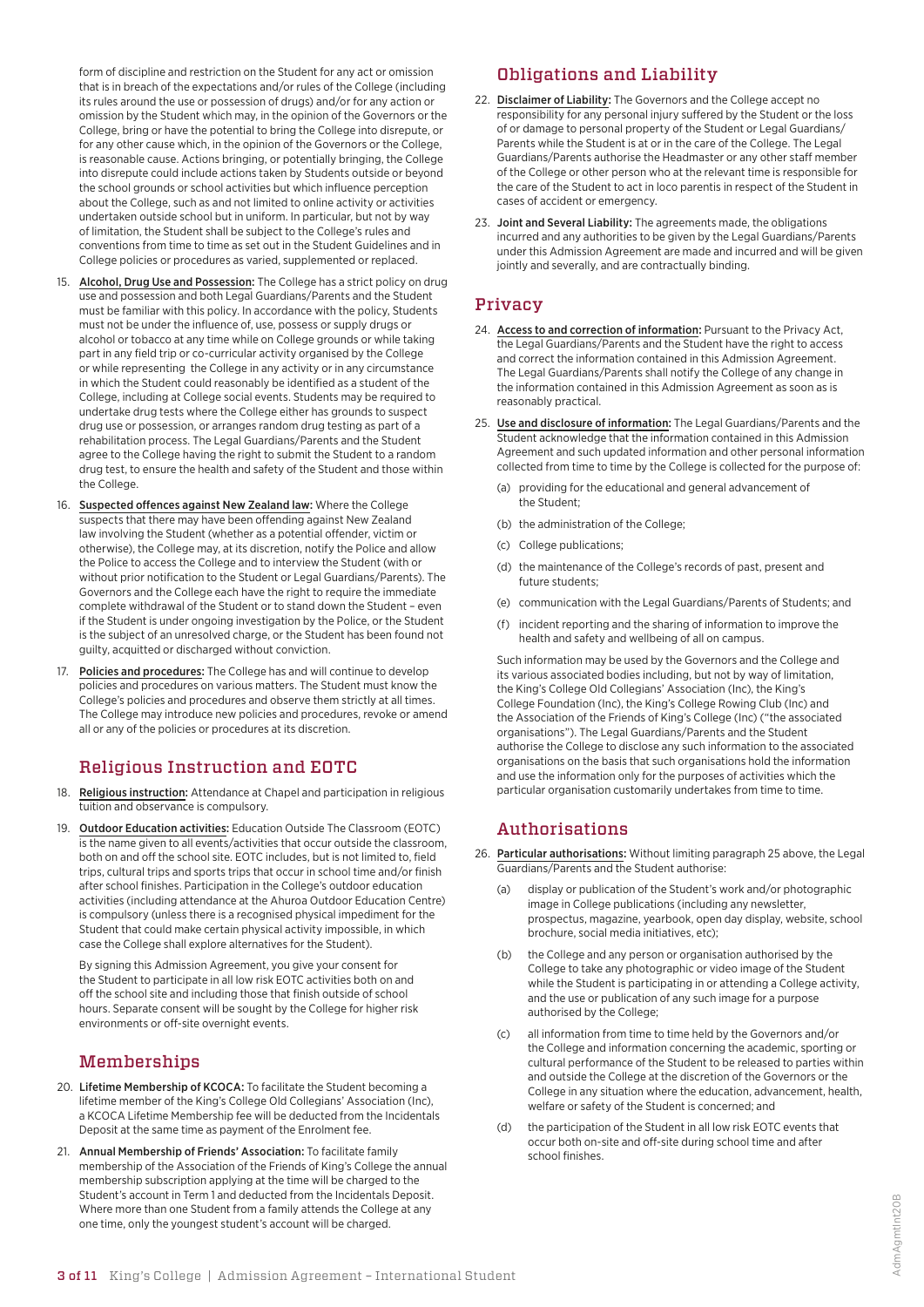# **Appendix A**

## REFUND POLICY – CONDITIONS

| Reason for Refund                                                                                        | Documentation Required                                                                                                                                                     | <b>Timing of Event</b><br>relating to<br><b>Refund Query</b> | <b>Refund Payable</b>                                                                                                                                                                                                             |  |
|----------------------------------------------------------------------------------------------------------|----------------------------------------------------------------------------------------------------------------------------------------------------------------------------|--------------------------------------------------------------|-----------------------------------------------------------------------------------------------------------------------------------------------------------------------------------------------------------------------------------|--|
| Visa not granted                                                                                         | Official Letter from Immigration NZ<br>indicating rejection of Visa                                                                                                        | At any time                                                  | Refund the fees and balance of Incidentals<br>Deposit, less Enrolment fee                                                                                                                                                         |  |
| Visa extension denied                                                                                    | Official Letter from Immigration NZ<br>indicating rejection of extension                                                                                                   | At any time                                                  | Refund the fees and balance of Incidentals<br>Deposit, less Enrolment fee                                                                                                                                                         |  |
| <b>Permanent Residency or other</b><br><b>Domestic Visa granted</b>                                      | Passport and Visa                                                                                                                                                          | At any time                                                  | No refund                                                                                                                                                                                                                         |  |
| No longer wishes to study at<br><b>King's College</b>                                                    | Letter written by Legal Guardians/<br>Parents of Student stating they wish<br>for their child to be withdrawn from<br>the College. One full term's notice<br>must be given | After course starts                                          | Fees and charges payable in accordance<br>with paragraph 9 of the Admission<br>Agreement. Any refund is at discretion of<br>the College. No refund is payable where<br>the Student withdraws in the second half<br>of the course. |  |
| <b>Compassionate or</b><br>compelling circumstances<br>(eg serious illness)                              | Evidence of exceptional circumstances<br>supporting application refund                                                                                                     | At any time                                                  | At the discretion of the College                                                                                                                                                                                                  |  |
| The College cease to provide<br>a course of educational<br>instruction as contracted with<br>the Student | Evidence of agreement to provide<br>course for Student and the cessation<br>of this                                                                                        | At any time                                                  | Refund fees paid and balance of Incidentals<br>Deposit (less Enrolment Fees) and/or refund<br>portion of fees paid relevant to the period<br>Student had to leave College due to absence<br>of contracted course.                 |  |
| The College ceases to be<br>signatory or provider to<br>the Code                                         | N/A. Will be matter of public record.                                                                                                                                      | At any time                                                  | Refund unused portion of fees and balance of<br>Incidentals Deposit (less Enrolment Fee) paid<br>before termination of Student's place due to<br>change in College status.                                                        |  |
| <b>Student conduct issues and</b><br>disciplinary action results                                         | College will issue disciplinary<br>documentation                                                                                                                           | At any time                                                  | No refund                                                                                                                                                                                                                         |  |
| <b>Surplus Homestay fees</b>                                                                             | College financial records of fees<br>paid and surplus to date Period of<br><b>Study finishes</b>                                                                           | Date Period of<br>Study ends                                 | Any surplus Homestay fees at the end of<br>the Period of Study will be refunded from<br>College to the Legal Guardian/Parent.                                                                                                     |  |

## King's College Guardian Refunds

| Reason for Refund                                                                        | Documentation Required                                                                                                               | Timing of Event<br>relating to<br><b>Refund Query</b> | Refund Payable                                                                  |
|------------------------------------------------------------------------------------------|--------------------------------------------------------------------------------------------------------------------------------------|-------------------------------------------------------|---------------------------------------------------------------------------------|
| The Student requests a<br>change of Guardian (for no<br>obvious reason).                 | Confirmation letter from<br>Legal Guardians/Parents/Agent                                                                            | At any time                                           | No refund of Guardian<br>fees is payable to<br>Legal Guardians/Parents.         |
| The Student is withdrawn<br>from the College by<br>Legal Guardians/Parents.              | Letter written by Legal Guardians/Parents/<br>Agent of Student stating they wish for their<br>child to be withdrawn from the College | At any time                                           | No refund of Guardian<br>fees is payable to<br>Legal Guardians/Parents.         |
| The College removes the<br>student from the Guardian due<br>to safety/security concerns. | Letter from International Department to<br>Legal Guardians/Parents/Agent                                                             | At any time                                           | Refund of balance of<br>Guardian fees is payable to<br>Legal Guardians/Parents. |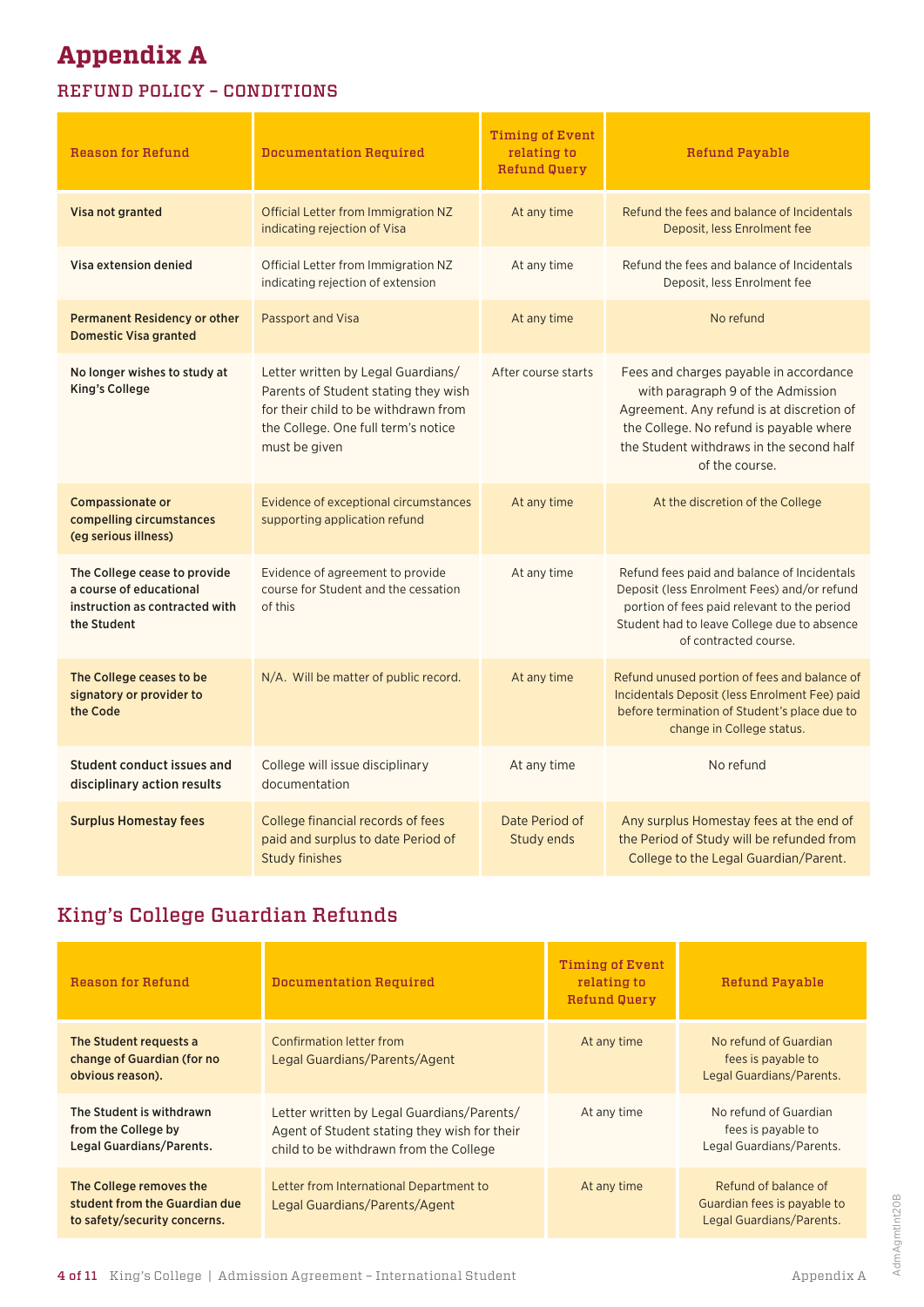# **Appendix B**

## ADDITIONAL TERMS FOR INTERNATIONAL STUDENT

- 1. For the purposes of this Agreement the following terms shall have the following meanings:
	- **•** Accommodation means the residential accommodation provided to the Student pursuant to the Accommodation Agreement.
	- **•** Accommodation Agreement means the agreement between the Student, the College, the Parents or Legal Guardians, which governs the Student's accommodation arrangements.
	- **•** Act means the Education Act 1989.
	- **•** Agreement means this Admission Agreement including this Appendix B.
	- **•** Application Form means the College's standard enrolment form.
	- **•** Code means the Education (Pastoral Care of International Students) Code of Practice 2016.
	- **•** Course means the period the student is enrolled.
	- **•** Fee means fees payable by the Parents or Legal Guardians to the College as per the Admissions Agreement.
	- **•** Fee Schedule means the schedule of fees for Tuition, Accommodation and miscellaneous charges.
	- **•** Homestay has the meaning as set out in the Code.
	- **•** Residential Caregiver has the meaning as set out in the Code (and so includes a designated caregiver, a homestay family, and for a boarder: the governors, as the forms of residential caregiver for an International Student).
	- **•** Tuition means the education of the Student at the College.
	- **•** Period of Study means any period for which Fees are paid and for the purposes of this Agreement the enrolment of the Student begins on the course start date stated in the Student's offer of place and ends on the course end date stated in the Student's offer of place.
- 2. The Parents or Legal Guardians and Student agree that no changes to accommodation arrangements will be made whatsoever without the prior written agreement of the College.
- 3. The Parents or Legal Guardians and Student agree to comply with the immigration requirement as set out in the Immigration Act 2009, and any immigration conditions applicable to the Student's stay in New Zealand. The Parents or Legal Guardians and Student understand that the College has an obligation to report any breaches of the immigration requirements to the appropriate immigration authority.
- 4. The Parents or Legal Guardians and Student agree that the terms of their Admission Agreement with the College includes and is subject to an Accommodation Agreement (and where applicable the Designated Caregiver Agreement) being entered into by all relevant parties where the Student lives off site and is not a Boarder at the College All International Students are required to have an Auckland based Guardian (where boarding with the College) or an Auckland based Homestay Family or Designated Caregiver (where a day student with the College). For College appointed Guardians and Homestay Families the College is entitled to charge fees for such service.
- 5. For an international student who is living in a College boarding house, their residential caregiver will be the Governors (with the Deputy Head Pastoral Care and Headmaster delegated responsibility by the Governors as applicable). This Admission Agreement is to be read as forming the terms relevant to the Student's residential care and matters such as the payment of and termination of that residential care.
- 6. The Fee must be paid to the College by no later than 30 November before the next academic year. Fees are paid in advance of each Period of Study or as otherwise directed by the College.
- 7. If Tuition is terminated by the College during a Period of Study, in accordance with the Act and the Code, any refund of the Fee applicable to that Period of Study will be assessed in accordance with this Admission Agreement and College policies.
- 8. The Parents or Legal Guardians and the Student, who have signed this Agreement irrevocably appoint and authorise the Head (or such other person as may be appointed by the College to carry out the Head's duties) to:
	- (a) Receive information from any person, authority, or corporate body concerning the Student including, but not limited to, medical, educational or welfare information;
	- (b) Provide consents that may be necessary to be given on the Student's behalf in the event of a medical emergency where it is not reasonably practicable to contact the Parents or Legal Guardians.
- 9. The Parents or Legal Guardians irrevocably authorise the Head of the College to advise the Residential Caregiver (whether or not arranged through the College) of all matters and information required to be provided to the Parents or Legal Guardians and agree to appoint the Residential Caregiver in New Zealand to receive such information in substitution for the Parents or Legal Guardians.
- 10. The Parents or Legal Guardians agree to provide the College with academic, medical or other information relating to the wellbeing of the Student as may be requested from time to time by the College. If the Parents or Legal Guardians provide misleading information or fail to disclose information about the Student to the College, such that the College has to change or modify the level of Tuition or Accommodation required by the Student, the College may charge the Parents or Legal Guardians such fees as required to adequately compensate for such additional requirements, or depending on the extent the misleading information or failure to disclose, may have reasonable cause to reconsider the Student's place at College under paragraph 11 of the Admissions Agreement.
- 11. The Parents or Legal Guardians agree that it is a condition of enrolment and required under the Code that the Student has current and comprehensive travel and medical insurance. If requested, the Parents or Legal Guardians will provide the College with evidence of the relevant insurance policy. The insurance must cover:
	- (a) Travel insurance for the Student's travel:
		- (i) to and from New Zealand; and
		- (ii) within New Zealand; and
		- (iii) when the travel is part of the course, outside New Zealand.
	- (b) Medical care in New Zealand, including diagnosis, prescription, surgery and hospitalisation; and
	- (c) Repatriation or expatriation of the Student in case of serious illness or injury, including cover of travel costs incurred by family members assisting in repatriation or expatriation; and
	- (d) Death of the Student, including cover of:
		- (i) travel costs for family members to and from New Zealand; and
		- (ii) costs of repatriation of expatriation of the body; and
		- (iii) funeral expenses.
- 12. The College shall at all times comply with the Health and Safety at Work Act 2015. If the Student has a health and safety concern on the College site or where involved in College activities, the Student can raise this with their Housemaster or the adult responsible for the activities and/or the College's health and safety staff.
- 13. Nothing in this Agreement limits any rights that the Parents, Legal Guardians or Student may have under the Consumer Guarantees Act 1993.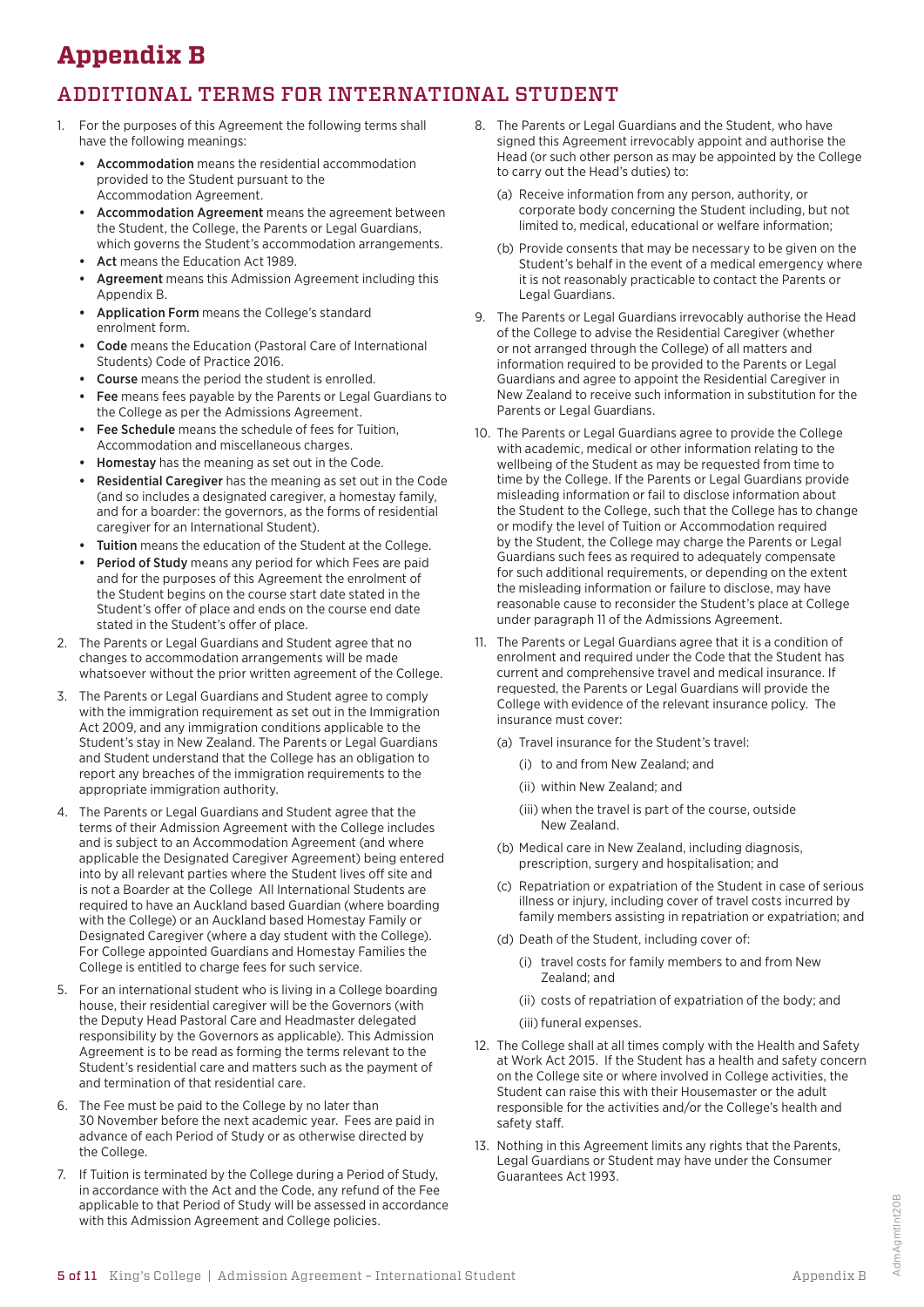- 14. It is acknowledged that provisions in the Act and of this Admission Agreement relating to discipline of students will apply to the Student while in New Zealand. Any decision to invoke complete withdrawal, expulsion or exclusion of the Student shall terminate this Agreement and the College's refund policy will apply. The Student's residential care as a Boarder with the College will be terminated by any decision to invoke a complete withdrawal, expulsion or exclusion of the Student.
- 15. The Parents or Legal Guardians and Student acknowledge that:
	- (a) The College may obtain at any time from any person or entity any information it requires to process and/or accept the Student for admission to the College or to perform or complete any of the other purposes under this Agreement. The Parents or Legal Guardians and the Student authorise any such person to release to the College any personal information that person holds concerning the Student and/ or Parents or Legal Guardians.
	- (b) If the Student and/or Parents or Legal Guardians fail to provide any information requested in relation to the Student's admission to the College, the College may be unable to process the Student's application.
	- (c) This Agreement is conditional at all times on the Student having accommodation in New Zealand which complies with the Code. If this condition is unable to remain fulfilled, then this Agreement will be at an end.
	- (d) Personal information of the Student and/or Parents or Legal Guardians collected or held by the College is provided and may be held, used and disclosed to enable the College to process the Student's eligibility to receive Tuition at the College and Accommodation.
	- (e) All personal information provided to the College is collected and will be held by the College. Where relevant, any information collected may be provided to education authorities.
	- (f) Information relating to the education, health, welfare or safety of the Student, may be released to relevant parties outside the College, at the discretion of the College, for the purposes of the Student's welfare, education or to meet legal requirements for Student or College.
- 16. The College's responsibility for the Student ends on the last day of the Period of Study, or in the event that the Student's Tuition is terminated, on the date of termination.
- 17. International Students are not permitted to own or drive a vehicle (including lessons to learn to drive) while at College.
- 18. An International Student must not purchase or consume any alcohol, nor purchase or take any form of drug (as "drug" is defined in the King's College Drug, Alcohol and Smoking Policy), while in New Zealand and enrolled as a student of King's College. (For the avoidance of doubt, this term includes actions in personal time outside the College).
- 19. The conditions in this Agreement apply for the whole time the Student is enrolled at the College during a Period of Study. The College, Parents and Student contract to offer and accept a place at the College year by year. The Agreement may be renewed on application to the College in writing. Renewal of this Agreement is at the sole and absolute discretion of the College and is subject to satisfactory performance and attendance by the Student, the issue of an offer of place for a further Period of Study and the payment of fees.
- 20. When satisfied the Student and Legal Guardians have met the necessary requirements for enrolment in the next academic year, the College will issue a letter of place (evidencing the Student's place at College for an academic year, the Student's compliance with the Code, and payment of Fees).
- 21. Without limiting any obligations set out in College policies, the Parents or Legal Guardians and Student agree that the Student:
	- (a) Must comply with College policies and these policies will apply while on College grounds, while taking part in any field trip or co curricular activity organised by the College, while representing the College in any activity or while under Guardian or Homestay supervision.
- (b) Must comply with all terms of the Accommodation Agreement; and
- (c) Must maintain an up-to-date visa as stipulated by Immigration New Zealand.
- 22. For an International Student attending a disciplinary hearing before a Board Sub-Committee the following additional support may be accessed:
	- (a) a translator may be used, if needed, in the hearing. This will be at the Student's expense;
	- (b) in circumstances where a family member or legal guardian for the Student cannot attend the hearing the Student may nominate another support person to attend with them. The College will need to know this person's identity and relationship to the Student, and see authority from the parent or legal guardian, at least 24 hours in advance of the meeting. The College will have the right to decline a support person without authority or who appears inappropriate, but the Board Sub-Committee will always accommodate time for the Student to find an appropriate and authorised replacement.
- 23. The parties acknowledge that prior to signing this Admission Agreement (with Appendix B), they have had the opportunity to seek independent legal advice in respect of its content and effect.
- 24. The parties agree that any dispute in relation to this Agreement will be resolved in accordance with the Code and the College Policies.
- 25. This Admission Agreement and the Accommodation Agreement (and its related agreements for Residential or Designated Caregiver) shall be construed and take effect in accordance with the non-exclusive laws of New Zealand. In relation to any legal action or proceedings arising out of or in connection with this Agreement the Parents or Legal Guardians irrevocably:
	- (e) Submit to the non-exclusive jurisdiction of the Courts of New Zealand; and
	- (f) Agree that proceedings may be brought before any Court including any forum constituted under the Arbitration Act 1908 within New Zealand, and waive any objection to proceedings in any such Court or forum on the grounds of venue or on the grounds that the proceedings have been brought in an inconvenient forum.
- 26. Notices given under this Agreement must be in writing and given to the addresses set out in the Application Form. Those notices sent by post will be deemed to have been received ten (10) days after posting. The Parties also agree that email correspondence is a suitable means of communication and emails will be deemed to have been received when acknowledged by the party or by return email.
- 27. Where an International Student becomes a Domestic Student a new Domestic Student Admissions Agreement will need to be signed by Student and Legal Guardian/Parent.
- 28. The College will ensure that, where appropriate, it will obtain the written agreement of the Student's Parent or Legal Guardian with respect to a decision affecting the Student.

## International Student

29. Additional terms pertaining to an International Student as a student at King's College and within New Zealand are set out in Appendix B and form part of the terms of this contract between the parties.

## Delegation

30. The Governors may delegate to the Headmaster or other persons or bodies any of the powers of the Governors and any of the powers of the College, generally or otherwise.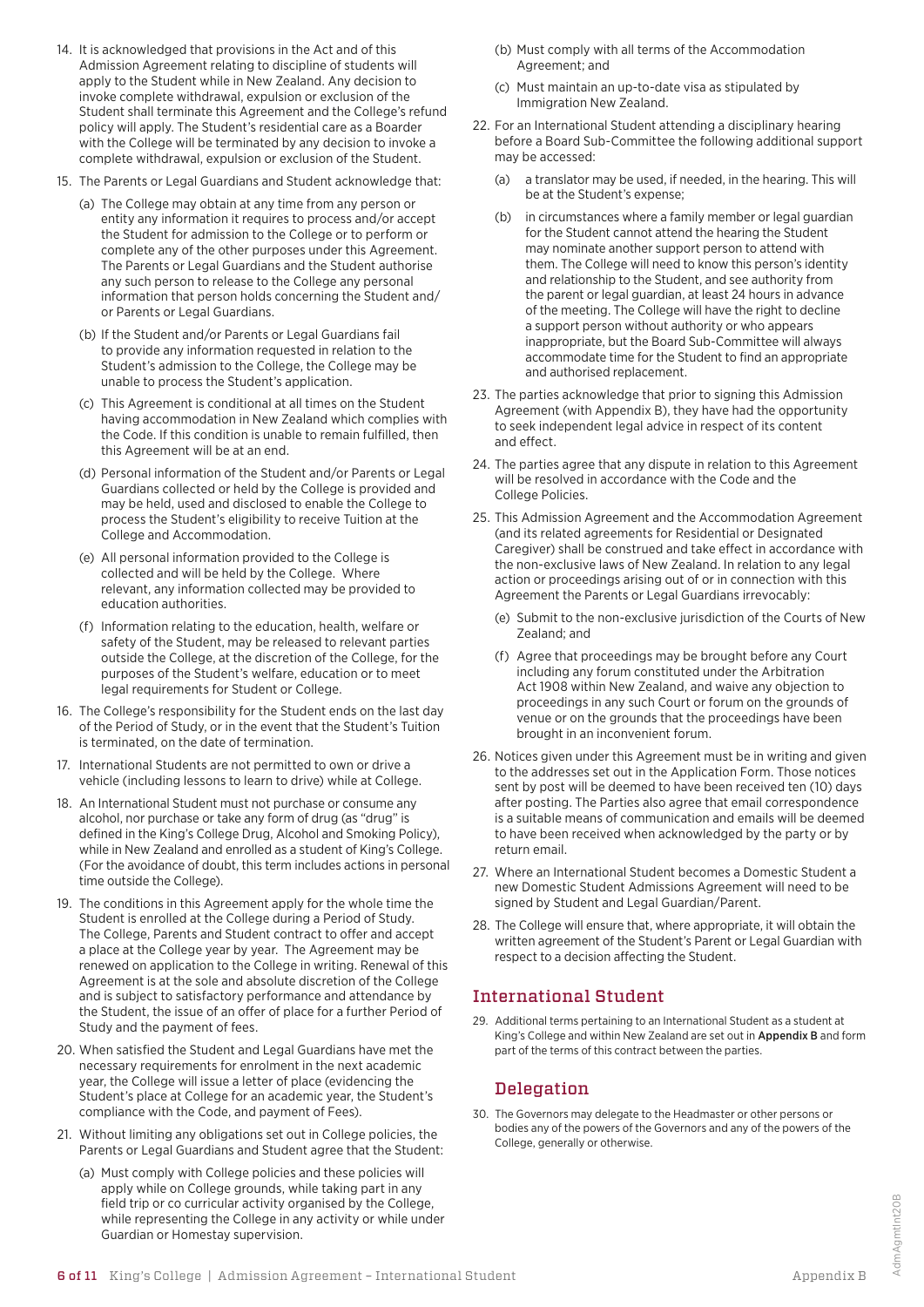# **Appendix C**

# DISCIPLINARY POLICY AND PROCEDURE

### **Rationale:**

- 1. Unfortunately, there are circumstances where the College is required to take disciplinary action against a student. The College strives to address student behaviour in a fair and reasonable manner.
- In the setting of its expectations for student conduct and in how it deals with breaches of those expectations, the College bears in mind the personal circumstances of the individual but also its duty of care to the rest of the school community. The College will take into account matters such as:
	- (a) Whether a student's behaviour creates a harmful example to other students;
	- (b) Whether a student's behaviour puts themselves or others at risk; and/or
	- (c) Whether a student's behaviour impacts negatively on other students' learning and participation in school life.
- 3. The College wishes to ensure that its disciplinary policy and procedure is clear and transparent to all students and legal guardians.
- 4. It is intended that this Policy will apply to College students while on the College grounds, while taking part in any field trip or cocurricular activity organised by the College, while representing the College in any activity or in any circumstance in which the student could reasonably be identified as a student of the College, including at school social events and outside of school hours and grounds. For the sake of clarity, this includes any representations of College students on the internet.

#### **Purpose:**

- To outline the various forms of disciplinary action that may be taken by the College.
- 2. To make clear the processes that will be followed by the College in relation to disciplinary matters.

## Student Disciplinary Procedure

The College's behavioural expectations are set out in various policies and procedures, including in the College's Admission Agreements. Students are required to know and abide by the College's policies and procedures, as introduced, amended or revoked from time to time.

The potential disciplinary actions that may be taken by the College are as follows.

## School Sanctions to Manage Poor Behaviour

#### **General**

Sanctions help the College to set boundaries and to manage challenging behaviour. When poor behaviour is identified, sanctions are implemented. All disciplinary situations are dealt with objectively, fairly and in a way which is appropriate to the student's age and personal circumstances.

Each teacher is primarily responsible for discipline in the classroom. A verbal reprimand and an apology may be sufficient for a minor offence. A teacher may set extra work to be completed outside of lesson time, or hold students under his/her own supervision during the lunch hour or after school.

The College (its teachers, Housemasters, Headmaster, Deputy Heads and such other staff as are appropriate) have the discretion to set appropriate and proportionate sanctions. The Sanctions listed below are not an absolute list but provide a guide of the most established forms of sanction and discipline in the College. The College reserves the right to respond with other measures appropriate to the issues and circumstances before the staff member.

Disciplinary measures will always have priority over a student's co-curricular commitment, although the teacher is asked to inform the staff concerned of the action beforehand.

## **•** School Detention

Any teacher is able to issue a School Detention to a student for unacceptable behaviour in the classroom, around the College or on school trips.

School Detentions are held for one hour on Tuesday and Wednesday afternoons and students should be given at least one day's notice.

In a School Detention, students complete written work assigned by the teacher issuing the Detention or by the teacher supervising the Detention.

#### **•** House Fatigues

House Fatigues are given by House Staff, or recommended by House Prefects for House Staff to approve, and are for unacceptable behaviour in the House.

House Fatigues are held for one hour on Friday afternoon and students should be given at least one day's notice.

In a House Fatigue, students complete work around the House.

#### **•** School Fatigues

School Fatigues are recommended by Senior or School Prefects and approved by a Deputy Head.

School Fatigues are held for one hour on Friday afternoon and students should be given at least one day's notice.

In a School Fatigue, students complete work around the School.

#### **•** School Sunday Fatigues

School Sunday Fatigues are given to students for more serious misbehavior or continual disobedience resulting in multiple School Detentions or House Fatigues.

School Sunday Fatigues may only be given by a Housemaster or a member of the Senior Educational Leadership Team.

School Sunday Fatigues consist of 3 hours work for the school on a designated Sunday. Legal Guardians/Parents will be notified by the Housemaster their son/daughter is given a School Sunday Fatigue.

#### **•** "Sin Bin"

This may be used for serious misbehaviour by a student in a lesson or around school. The student is sent to report to a Deputy Head and, if he/she is not available, the student should report to the Deputy Head's P.A. The student will be interviewed with the teacher and the Deputy Head at the end of the lesson.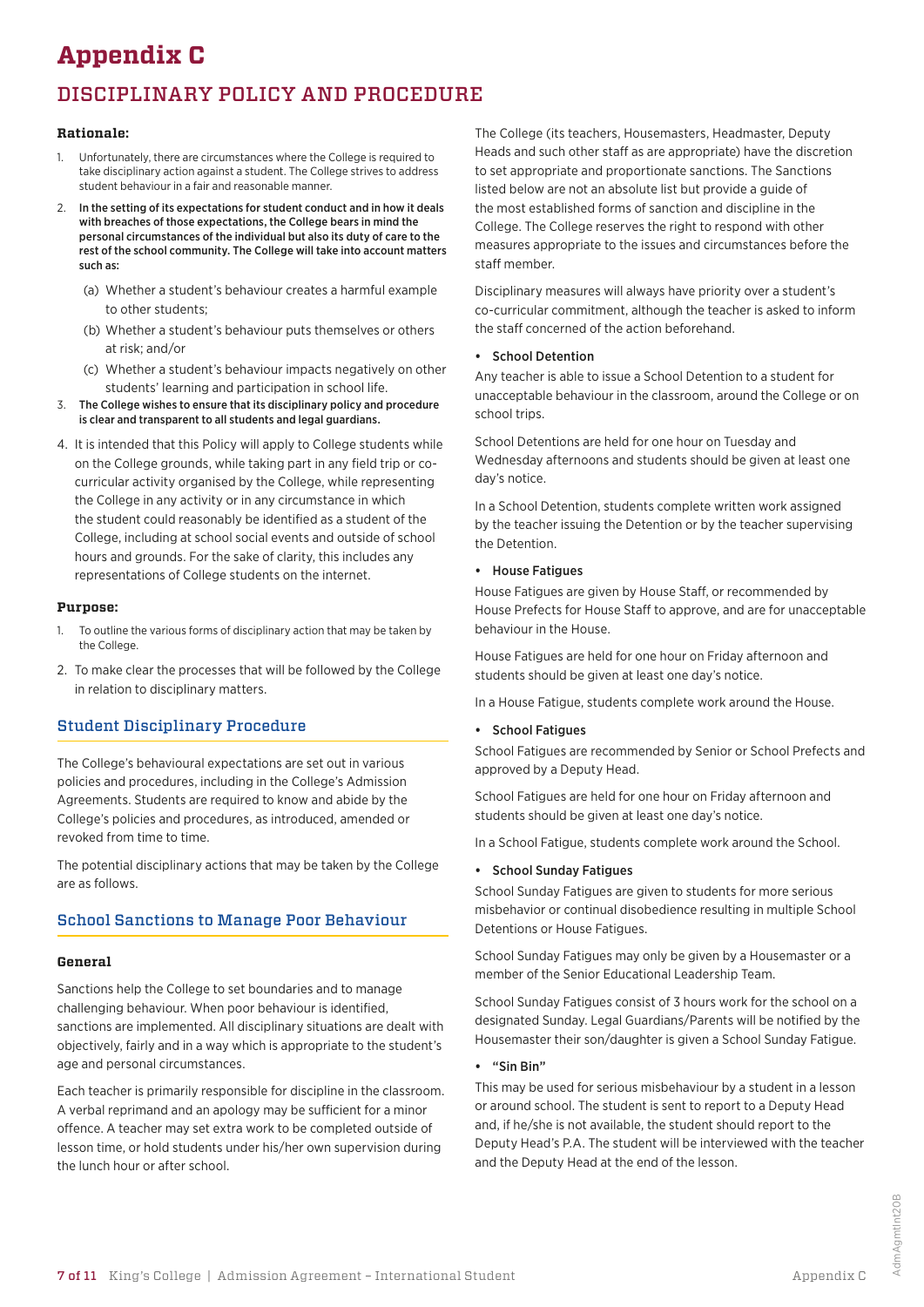#### **•** Housemaster's Daily

This is a yellow card which a student is required to present in class as a check on achievement, attitude and effort. It is used by Housemasters and Teacher Mentors only, to monitor progress on a lesson by lesson basis.

Students are expected to get the Daily signed by each of his/ her teachers after each period. The Housemaster will sign the Housemaster's Daily each day. Parents of Day Students are also asked to sign the Housemaster's Daily each day.

#### **•** Performance List

When the performance of a student in the classroom is sufficiently poor to warrant special attention, or a Housemaster feels the student's general behaviour has been consistently unacceptable, he or she is placed on the Performance List for a length of time that is deemed appropriate.

This list comprises students who are not making sufficient effort in their learning, or who are affecting the learning of others – it is not a comment on an individual student's academic ability.

The student will be placed on a Housemaster's Daily for two weeks. If the Housemaster is not satisfied with the improvement in attitude and effort over the two weeks, he/she may issue another Housemaster's Daily for a further two weeks.

#### **•** Gating

This is used by Housemasters of Boarding Houses only in which weekend leave is denied following unacceptable behaviour.

#### **Continual Misconduct or Serious Misconduct**

An escalated disciplinary approach may be taken in cases of continual misconduct or in cases of serious misconduct. In these cases, the Deputy Head or Head will be the decision makers and the potential disciplinary processes/action may include:

- **•** Verbal Counselling: This may take place between the Head or Deputy Head and the Student.
- **•** Conversations with parents, caregivers or legal guardians: This may take place between the Head or Deputy Head and the parents, caregivers or legal guardians, with the student.
- **•** Sharing information with teachers: The Head or Deputy Head may decide to share information with teachers to ensure that they are updated. Teachers will be informed about the terms of a stand down and internal stand down.
- **•** Stand down: The Head or Deputy Head may order a stand down of the student (for a period of no more than 5 days in a term or 10 days in a school year) from the College or from certain duties or privileges (including stand down from House activities, stand down from sport and cultural activities and/or stood down from classes). If the Head or Deputy Head determines, the student will attend at the College in a designated space by the Deputy Head for the period of their stand down. Otherwise, the stand down will be served out at home or at a nominated caregiver's residence outside of the College. A stand down may be accompanied by a contract to be entered into between the student and the College to set conditions around the student's behaviour moving forward.
- **•** Internal stand down from House: The Head or Deputy Head may order that the student be removed from the House for a week or a certain number of days, to be under the supervision and monitoring of the Deputy Head or under the Head's specific monitoring.

**•** Removal from Boarding House: The Head and Deputy Head may decide that, instead of complete withdrawal, a boarding student should be removed from their boarding house and no longer continue to board at the College. The student will remain a student of the College but would no longer be a boarder. Fees will be amended accordingly and any fees paid in advance for boarding not then undertaken will be refunded on a pro-rated basis.

The Board will be informed of any stand downs and removal from Boarding.

The obligation to pay fees continues during a stand down.

Where even more serious disciplinary action is being considered, the decision-making process will be escalated to a sub-committee of the Board. This will occur when the following disciplinary action is being considered:

- **•** Complete withdrawal: There may be conduct that the Head determines is so serious that a complete withdrawal of the student from the College must be considered. A complete withdrawal means that the student is expelled by the College.
- **•** Extended temporary withdrawal with conditions: The College may decide to extend a student's temporary withdrawal and put conditions in place for their return (i.e. the student may be notified that they cannot return to the College until they have satisfied the College's specified conditions).
- **•** Return from temporary withdrawal with conditions: The College may allow a student to return from temporary withdrawal with certain conditions in place as part of the student's return from temporary withdrawal. If the student fails to adhere to those conditions upon their return, the College may consider complete withdrawal.

## **Process to be followed where complete withdrawal is being considered**

## *Overview of process*

If complete withdrawal is being considered, the Head will involve a subcommittee (of the Board of Governors) in the decision making process.

The Head and/or Deputy Head will:

- **•** Gather relevant evidence;
- **•** Arrive at a recommendation and provide a written outline of the rationale for this recommendation. This recommendation will be escalated to the Board Chair to convene a sub-committee.
- **•** Temporarily withdraw the student for the remainder of the process (meaning that the student will be formally removed from the College while the process is followed through to a decision).
- **•** Inform the parents or legal guardians and student of the disciplinary action that is being considered and provide them with a package of the relevant evidence and applicable policies and procedures. This package will be provided to the parents or legal guardians at least 48 hours in advance of the Board subcommittee meeting. The package will contain:
	- An outline of the incident/College's concerns;
- Any statements gathered;
- The Head's recommendation (and rationale for it):
- Any documentary or photographic evidence;
- Any relevant policies and procedures;
- Copy of the Admission Agreement;
- The student's most recent school report;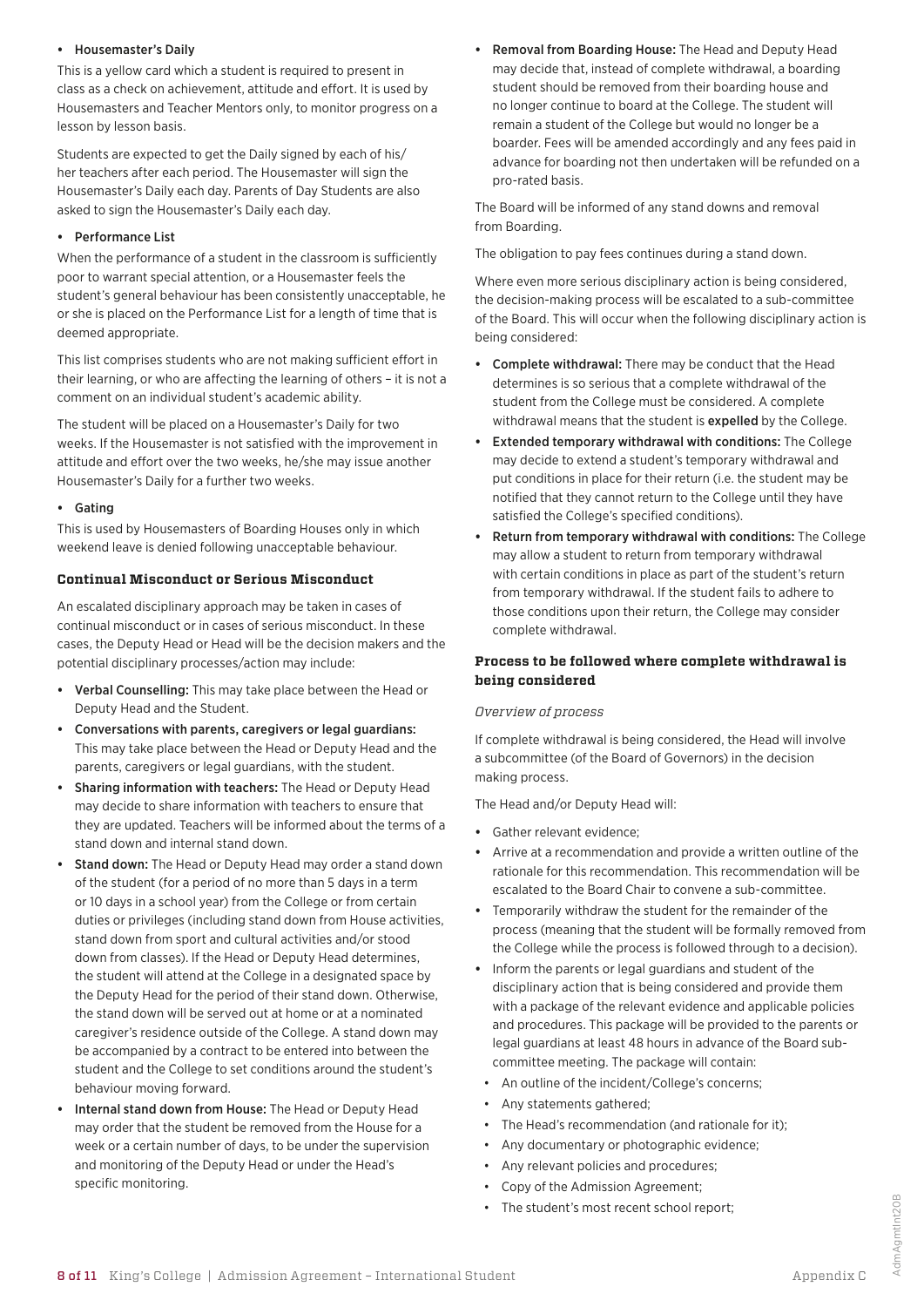- Any relevant background material on other disciplinary issues or disciplinary action taken in relation to the student;
- The College's counsellor's details; and
- Confirmation of whether access to school work will be provided for the suspension period.
- **•** The same information pack as above will be provided to the Board sub-committee.
- **•** The parents or legal guardians and student will have an opportunity to provide written submissions and any statements of relevance in response to the information contained in the package but this should be provided 12 hours before the sub-committee meeting.

The parents or legal guardians will be notified of a date and time to meet with the Board sub-committee.

A hearing will be conducted before a Board sub-committee. The student and their parents or legal guardians will be invited to attend the hearing. The sub-committee will have the ability to adjourn the meeting at times within it to speak to the Deputy Head, Head or any other relevant staff member about factual matters that may have been raised by parents or the student and require College input. That sub-committee can also gather further information. A meeting may be adjourned for a period of time to accommodate gathering this information.

#### A flowchart outlining this process is included on the opposite page.

#### *The potential decision makers*

The Board sub-committee will be made up of where possible 3, but at least 2, members of the Board of Governors.

#### *Notification of decision*

Once the Board sub-committee makes their final decision, this will be notified to the legal guardians/parents and student face to face or by telephone.

Disciplinary outcomes will be published to the College's staff members with details provided of the reason for the discipline. The student will be identified to those staff members.

In addition, after a student has been temporarily withdrawn from, or expelled from, the College, the Head must notify the Secretary (being the Chief Executive of the Ministry) in writing of:

- **•** The student's name and last known address;
- **•** The day on which the student was temporarily withdrawn or expelled or, if the student was first temporarily withdrawn and later expelled, the days on which the student was temporarily withdrawn and expelled, and the length of the suspension; and
- **•** A written statement of the reasons for the student's temporarily withdrawal or expulsion.

If the student is not reinstated at the College or enrolled at some other registered school within a reasonable time, the Secretary must (if the student is younger than 16):

- **•** Arrange for the student to be enrolled at another registered school that the student can attend;
- **•** Direct the board of a State School to enrol the student at the school; or
- **•** Direct a parent of the student to have the student enrolled at a correspondence school.

#### *Temporary withdrawal*

As noted above, in each case where complete withdrawal is being considered, the student will be temporarily withdrawn from the College for the duration of the process and will not be entitled to be physically at the College.

The College anticipates that such temporary withdrawals will generally run for up to 10 calendar days. However, there may be cases where extenuating circumstances require a reasonable extension to be made to this time period. Where this occurs, the College will endeavour to keep the legal guardians/parents and student updated in relation to timeframes.

The College will endeavour to provide students with access to school work during periods of temporary withdrawal. In particular, if the temporary withdrawal is to be longer than two days, teachers will be asked to provide materials to the student to continue to study.

#### *Voluntary withdrawal*

A student's legal guardians/parents may decide to voluntarily withdraw the student from the College before a disciplinary decision is issued. The College respects their right to make this decision and would mark the student's record, and communicate this to another school and/or Ministry (if inquiries were made) as a voluntary withdrawal.

Where this occurs, the College reserves the right to retain investigation materials on record and to be able to reference the behaviour leading up to the withdrawal if another school seeks background details of the student's record.

In these special circumstances the College waives the obligation (under the Admission Agreement) to give notice of one full term and will not charge the additional fees provided for under the Admission Agreement for insufficient notice.

#### **Record keeping**

Minutes will be taken during any disciplinary meeting and held in the school records.

In addition, all forms of discipline will be recorded on the student's record moving forward. Those records will be available for analysis and data collection and will be able to be accessed through the parent portal under a student's individual school record.

Under the Privacy Act 1993, the student has rights and obligations and in particular rights of access to, and correction of, personal information (except insofar as it relates to any exemption provided by the Act).